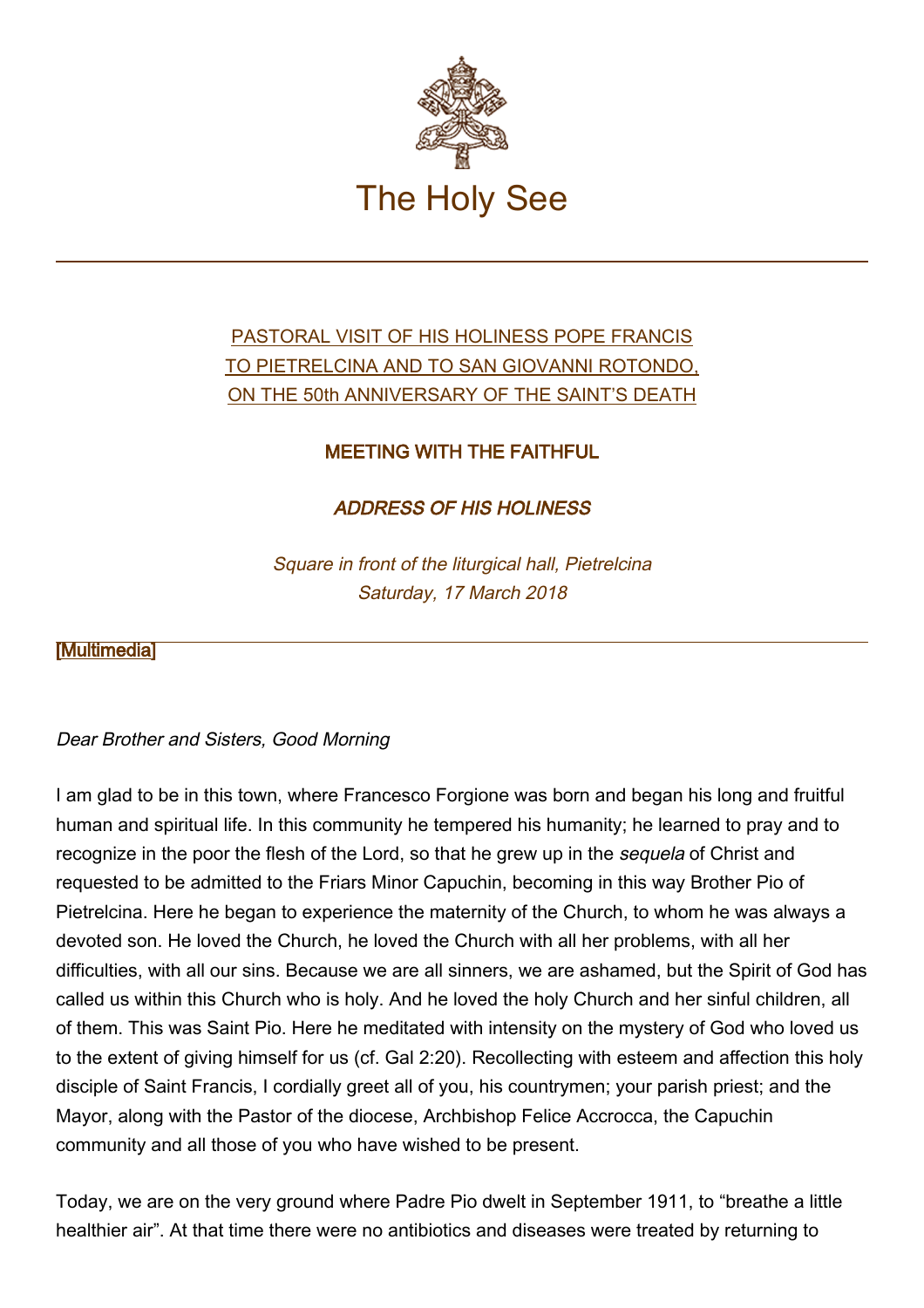one's home town, to one's mother, to eat things that are good for you, to breathe good air and to pray. This is what he did, like any other man, like a peasant. This was his nobility. He never denied his home town, he never denied his birth, he never denied his family. Indeed, in that time he lived in his home town for health reasons. That was not an easy time for him: his inner soul was sorely tormented and he feared to fall prey to sin, feeling he was being attacked by the devil. And this gives no respite, because he [the devil] is restless. But do you believe that the devil exists? … You are not quite convinced? … I will tell the bishop to do some catechesis … Does the devil exist or not? [they answer: "Yes!"]. And he goes, he goes everywhere, he gets inside of us, he moves us, he torments us, he deceives us. And he [Padre Pio] was afraid that the devil would attack him, would drive him to sin. He could only speak of this to a few, either by letter or in the town: only to the Archpriest Don Salvatore Pannullo did he manifest "almost all" his "wish to have some enlightenment on this" (Letter 57, in Epistolario i, p. 250), because he did not understand, he wanted to clarify what was happening in his soul. He was a good youth!

In those terrible moments, Padre Pio drew vital lymph from the continuous prayer and the trust he was able to place in the Lord: "All the ugly ghosts" — he would say — "that the devil is introducing into my mind disappear when I trustfully abandon myself to the arms of Jesus". Here there is all of theology! You have a problem, you are sad, you are sick: abandon yourself to the arms of Jesus. And this is what he did. He loved Jesus and he trusted in him. Thus he wrote to the Minister Provincial, confirming that his heart felt "drawn to a higher force before joining Him in the morning Sacrament". "And this hunger and thirst, instead of being satiated", after receiving it, "increased ever more" (Letter 31, in Epistolario i, p. 217). Thus Padre Pio immersed himself in prayer to comply ever better with the divine plans. Through the celebration of Holy Mass, which daily constituted the heart of his day and the fullness of his spirituality, he reached a high level of union with the Lord. During this period, he received special mystical gifts from above, which preceded the manifestation of the signs of the Passion of Christ in his flesh.

Dear brothers and sisters of Pietrelcina and of the Archdiocese of Benevento, you include Saint Pio among the most beautiful and luminous figures of your people. This humble Capuchin friar amazed the world with his life devoted to prayer and patient listening to his brothers, on whose suffering he poured out the love of Christ as a balm. Imitating his heroic example and his virtues, may you also become instruments of God's love, of Jesus' love for the weakest. At the same time, by considering his unconditional loyalty to the Church, you will bear witness to communion, because only communion — that is, always being united, in peace among ourselves, the communion among us — edifies and is constructive. A town that quarrels every day does not mature, is not constructive; it scares people. It is a sick and sad town. Instead, a town that seeks peace, where everyone cares for the other — more or less, but they care for each other — one does not wish evil upon anyone, this town, although small, grows, grows, grows, it expands and becomes strong. Please, do not waste time, strength, in quarrelling among yourselves. This does not serve any purpose. It does not make you grow! It does not make you walk onwards. Let us think of a child who cries, cries, cries and does not want to move from his crib, and cries, cries.